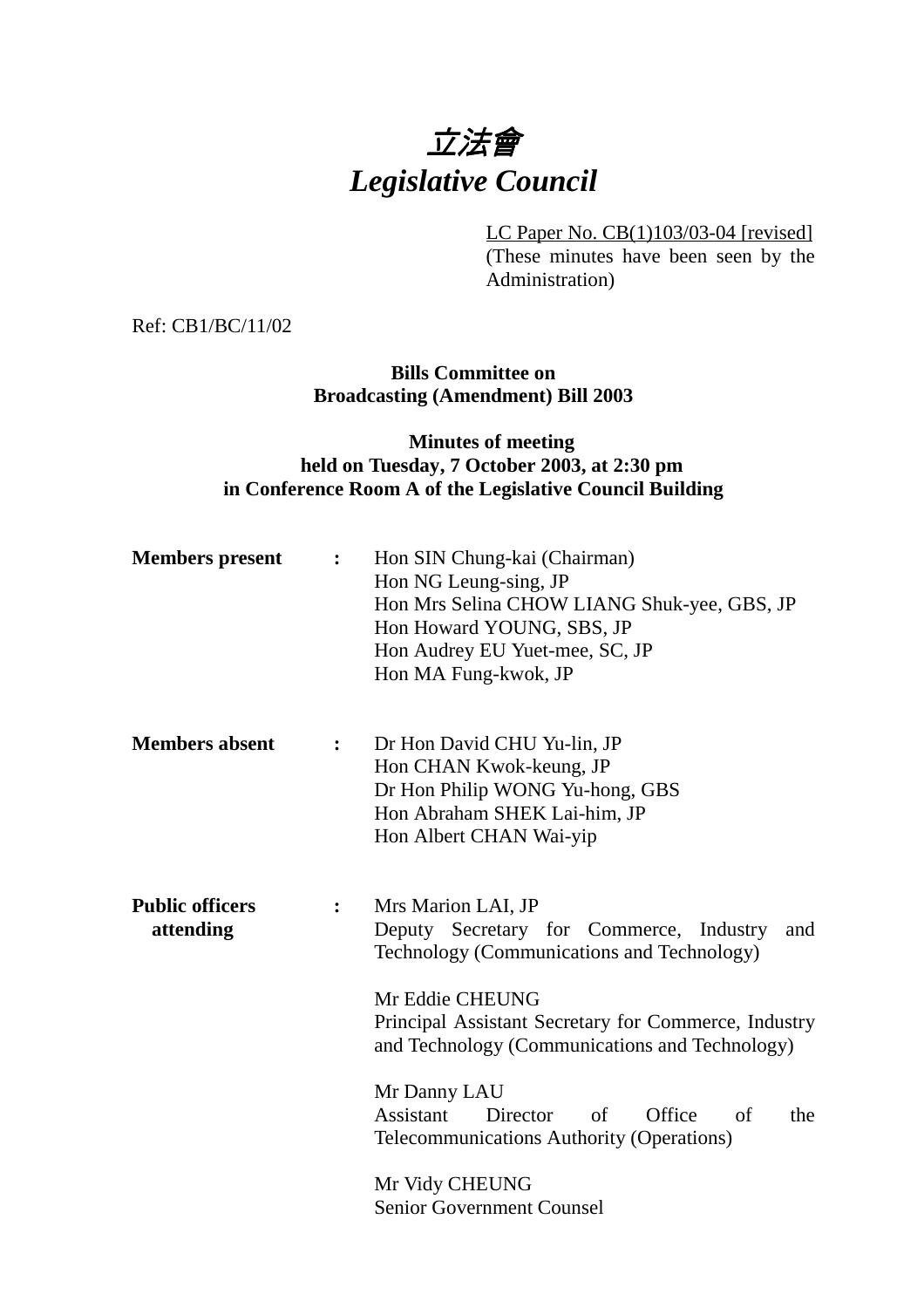| <b>Clerk in attendance</b> | $\ddot{\cdot}$ | Miss Polly YEUNG<br>Chief Assistant Secretary (1)3   |
|----------------------------|----------------|------------------------------------------------------|
| <b>Staff in attendance</b> | $\mathbf{r}$   | Miss Connie FUNG<br><b>Assistant Legal Adviser 3</b> |
|                            |                | Ms Debbie YAU<br>Senior Assistant Secretary (1)1     |

# **I Confirmation of minutes**

| LC Paper No. $CB(1)2530/02-03$ | - Minutes of $2^{nd}$ meeting on |  |  |
|--------------------------------|----------------------------------|--|--|
|                                | 10 September 2003                |  |  |

The minutes of second meeting on 10 September 2003 were confirmed.

## **II Meeting with the Administration**

| LC Paper No. CB(1)2525/02-03(01)   | - Summary of deputations' views on<br>major proposals in the Bill and the<br>Administration's response                           |
|------------------------------------|----------------------------------------------------------------------------------------------------------------------------------|
| LC Paper No. $CB(1)2525/02-03(02)$ | - Administration's response to issues<br>raised by Members at the Bills<br>Committee<br>meeting<br>on<br>10 September 2003       |
| LC Paper No. $CB(1)2525/02-03(03)$ | - Letter dated 16 August 2003 from<br>the Assistant Legal Adviser (ALA)<br>to the Administration                                 |
| LC Paper No. CB(1)2525/02-03(04)   | - Reply dated 29 September 2003<br>from the Administration to ALA's<br>letter of 16 August 2003                                  |
| LC Paper No. CB(3)602/02-03        | - The Bill                                                                                                                       |
| ITBB(CR)9/19/1(03)Pt.19            | - The Legislative Council Brief<br>issued by the Commerce, Industry<br>Technology<br><b>Bureau</b><br>and<br>on<br>29 April 2003 |
| LC Paper No. LS104/02-03           | - The Legal Service Division Report<br>on the Bill                                                                               |
| LC Paper No. $CB(1)2070/02-03(01)$ | - Marked-up copy of the Bill                                                                                                     |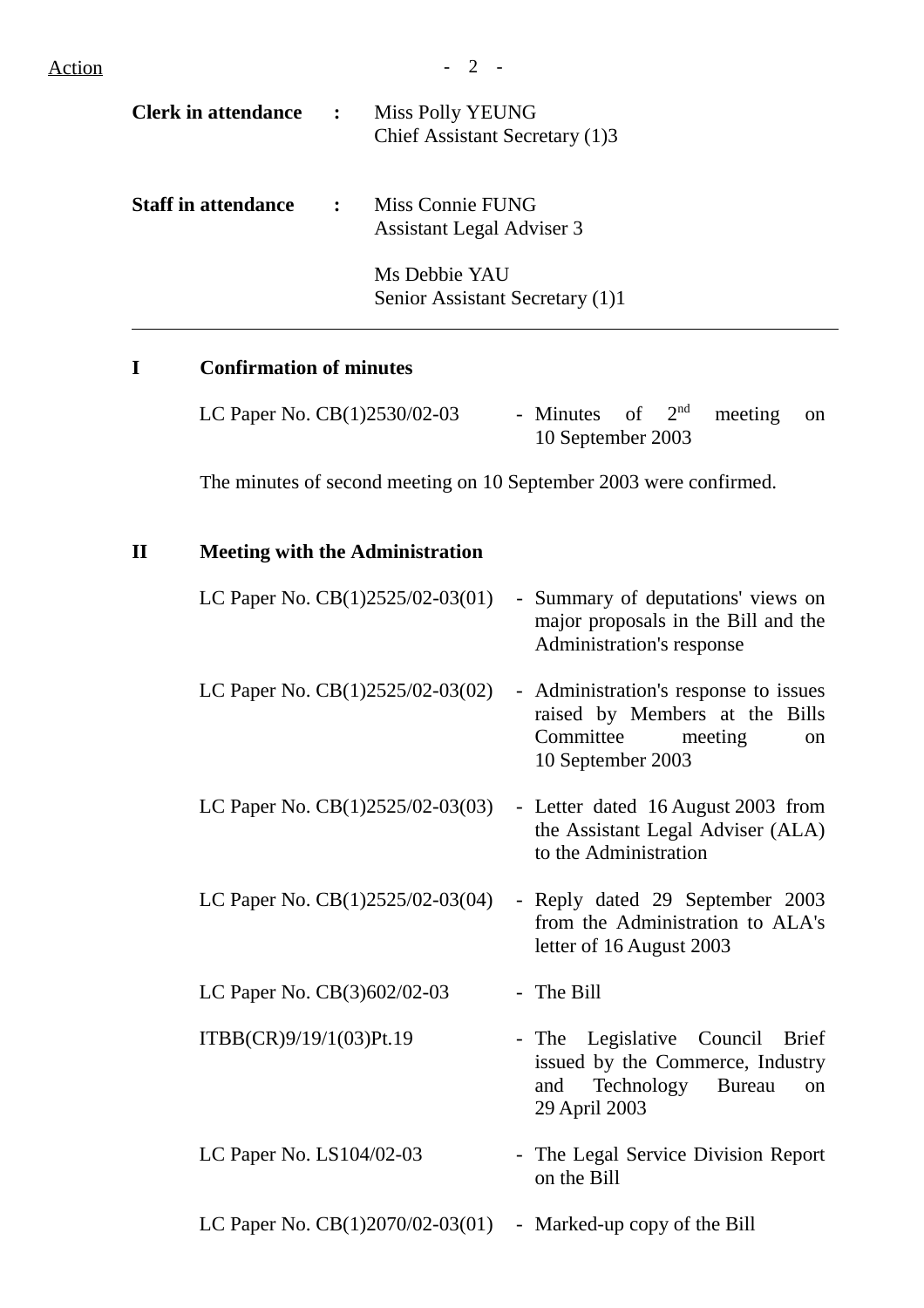2. The Bills Committee deliberated (Index of proceedings attached at Appendix)

Issues which required follow-up actions/consideration

3. At the request of the Bills Committee, the Administration would provide the following information:

- (a) The details of enforcement actions taken against the supply of unauthorized decoders, including the number of prosecution and penalties imposed, in the past few years; and
- (b) The extent of the problem of domestic pirated viewing in member states of the European Union.

4. Some members were concerned about the effectiveness of technology and digitization in containing the problem of domestic pirated viewing and would like to seek further information, if any, from parties concerned.

(*post-meeting note:* The Secretariat has written to all deputations which have previously submitted views to the Bills Committee inviting them to provide further information on this aspect, in particular the industry's efforts on improving technology, the effectiveness of such measures and overseas experience.)

Date of next meetings

5. The Bills Committee agreed to commence clause-by-clause examination of the Bill starting from next meeting and that the fourth and fifth meetings be held as follows:

| Date                         | Time      |
|------------------------------|-----------|
| 31 October 2003 (Thursday)   | $8:30$ am |
| 19 November 2003 (Wednesday) | $8:30$ am |

6. The Chairman also advised that individual members who would like to propose Committee Stage Amendments (CSAs) to the Bill should provide the proposed CSAs early so that the Bills Committee could have the opportunity to consider them not later than the meeting on 19 November 2003.

### **III Any other business**

7. There being no other business, the meeting ended at 4:00 pm.

Council Business Division 1 Legislative Council Secretariat 22 October 2003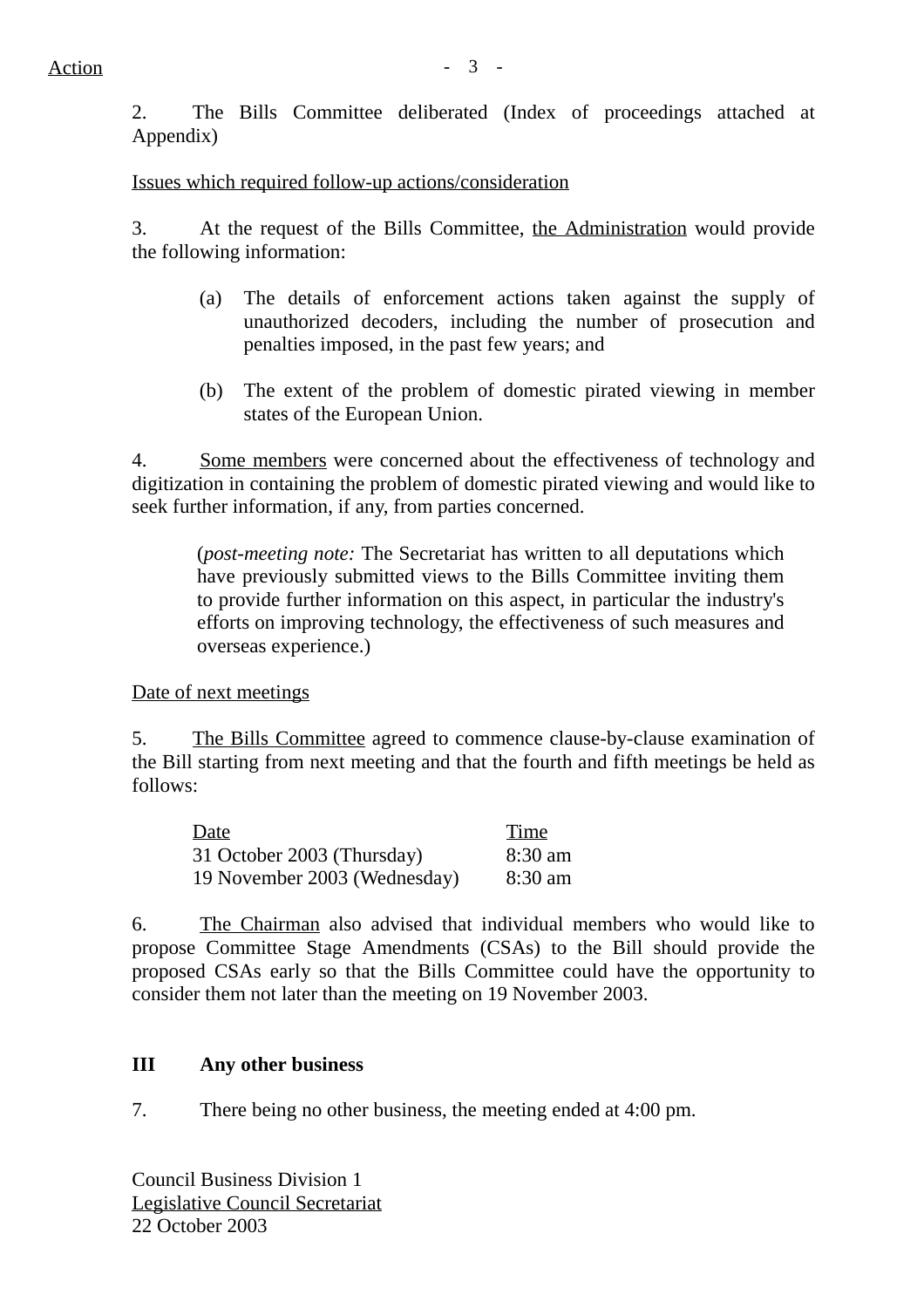#### **Proceedings of the meeting of the Bills Committee on Broadcasting (Amendment) Bill 2003 on Tuesday, 7 October 2003, at 2:30 pm in Conference Room A of the Legislative Council Building**

| <b>Time</b>                       | <b>Speaker</b>                                                                   | Subject(s)                                                                                                                                                                                                                                                                                                                                                                                                                                                                                                                                                                                                                                                                                                                                                   | <b>Action</b>                                                                                           |
|-----------------------------------|----------------------------------------------------------------------------------|--------------------------------------------------------------------------------------------------------------------------------------------------------------------------------------------------------------------------------------------------------------------------------------------------------------------------------------------------------------------------------------------------------------------------------------------------------------------------------------------------------------------------------------------------------------------------------------------------------------------------------------------------------------------------------------------------------------------------------------------------------------|---------------------------------------------------------------------------------------------------------|
| <b>Marker</b><br>000000<br>000018 | Chairman                                                                         | Introductory remarks and confirmation of<br>minutes of meeting on 10 September 2003.                                                                                                                                                                                                                                                                                                                                                                                                                                                                                                                                                                                                                                                                         | <b>Required</b>                                                                                         |
| 000019<br>004234                  | Chairman<br>Mrs Selina CHOW<br>Ms Audrey EU<br>Administration<br>Mr MA Fung-kwok | LC Paper No. CB(1)2525/02-03(01):<br>Whether decoders lawfully obtained to<br>(a)<br>receive encrypted signals in overseas<br>territories but subsequently used without<br>authorization to receive these signals in<br>Hong Kong should be covered by the<br>statutory definition of "unauthorized<br>decoder" under clause 2 of the Bill.<br>Whether the use of those decoders<br>(b)<br>mentioned in (a) should be treated as a<br>subject relating to parallel imports or as<br>one relating to intellectual property<br>rights.<br>Overseas practice of sanctioning the use<br>(c)<br>of decoders mentioned in (a) by domestic<br>end-users.<br>Implications on public resources if<br>(d)<br>decoders<br>mentioned<br>(a)<br>in<br>were<br>sanctioned. |                                                                                                         |
| 004235<br>010338                  | Mrs Selina CHOW<br>Administration<br>Mr MA Fung-kwok                             | Enforcement actions against the sale of<br>(a)<br>unauthorized decoders in Hong Kong.<br>Whether digitization could contain the<br>(b)<br>problem.<br>Practical difficulty in proving an offence<br>(c)<br>domestic<br>pirated<br>of<br>of<br>viewing<br>subscription television programmes.                                                                                                                                                                                                                                                                                                                                                                                                                                                                 | The Administration<br>provide<br>the<br>to<br>information as per<br>paragraph $3(a)$ of<br>the minutes. |
| 010339<br>011514                  | Chairman                                                                         | LC Paper No. CB(1)2525/02-03(02):<br>Extent of the problem of domestic pirated<br>(a)<br>viewing in Canada and European Union.<br>Member states of European Union<br>(b)<br>which had prohibited the personal use<br>and/or private possession of<br>illicit<br>devices.                                                                                                                                                                                                                                                                                                                                                                                                                                                                                     | The Administration<br>provide<br>the<br>to<br>information as per<br>paragraph $3(b)$ of<br>the minutes. |